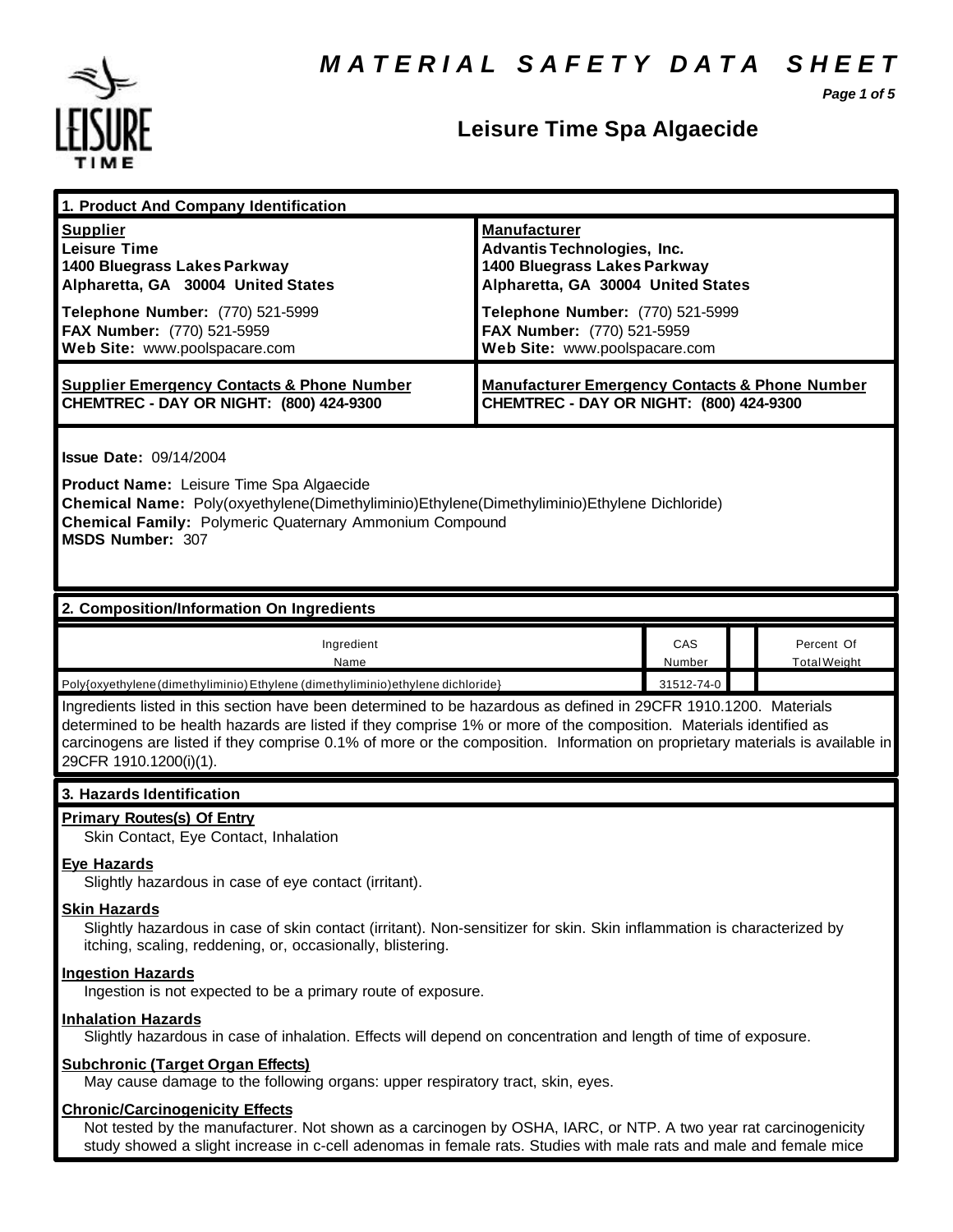# *M A T E R I A L S A F E T Y D A T A S H E E T Page 2 of 5*

## **Leisure Time Spa Algaecide**

### **3. Hazards Identification - Continued**

#### **Chronic/Carcinogenicity Effects - Continued**

did not show any evidence of carcinogenic response. This product is not considered a carcinogen.

#### **Signs And Symptoms**

Irritation of Eyes and Respiratory Passages

#### **Conditions Aggravated By Exposure** None Known

#### **First Aid (Pictograms)**



### **4. First Aid Measures**

#### **Eye**

Flush immediately with copious amounts of tap water or normal saline (minimum of 15 minutes). Take exposed individual to a health care professional, preferably an opthalmologist, for further evaluation.

#### **Skin**

Wash exposed area with plenty of soap and water. Repeat washing. Remove contaminated clothing and wash thoroughly before reuse. If irritation persists consult a health professional.

#### **Ingestion**

DO NOT INDUCE VOMITING. Rinse with copious amounts of water or milk, first. Irrigate the esophogus and dilute stomach contents by slowly giving one to two glasses of water or milk. Avoid giving alcohol or alcohol related products. In cases where the individual is semi-comatose, comatose, or is convulsing, DO NOT GIVE FLUIDS BY MOUTH. In case of intentional ingestion of the product, seek medical assistance immediately; take individual to nearest medical facility.

#### **Inhalation**

If exposure by inhalation is suspected, immediately move exposed individual to fresh air. If individual experiences nausea, headache, dizziness, has difficulty breathing or is cyanotic, seek a health care professional immediately.

#### **Note To Physician**

No Specific Antidote is known. Treat Symptoms.

Evaluate Principal Route of Entry, Seek appropriate medical attention. Never give anything by mouth to an unconscious person.

### **Fire Fighting (Pictograms)**



#### **5. Fire Fighting Measures**

**Flash Point:** >212 °F **Flash Point Method:** Closed Cup

#### **Extinguishing Media**

Water fog, carbon dioxide, foam, dry chemical.

### **6. Accidental Release Measures**

Contain and/or absorb spill with inert material (e.g. sand, vermiculite). Avoid release to the environment. Do not flush to sewer.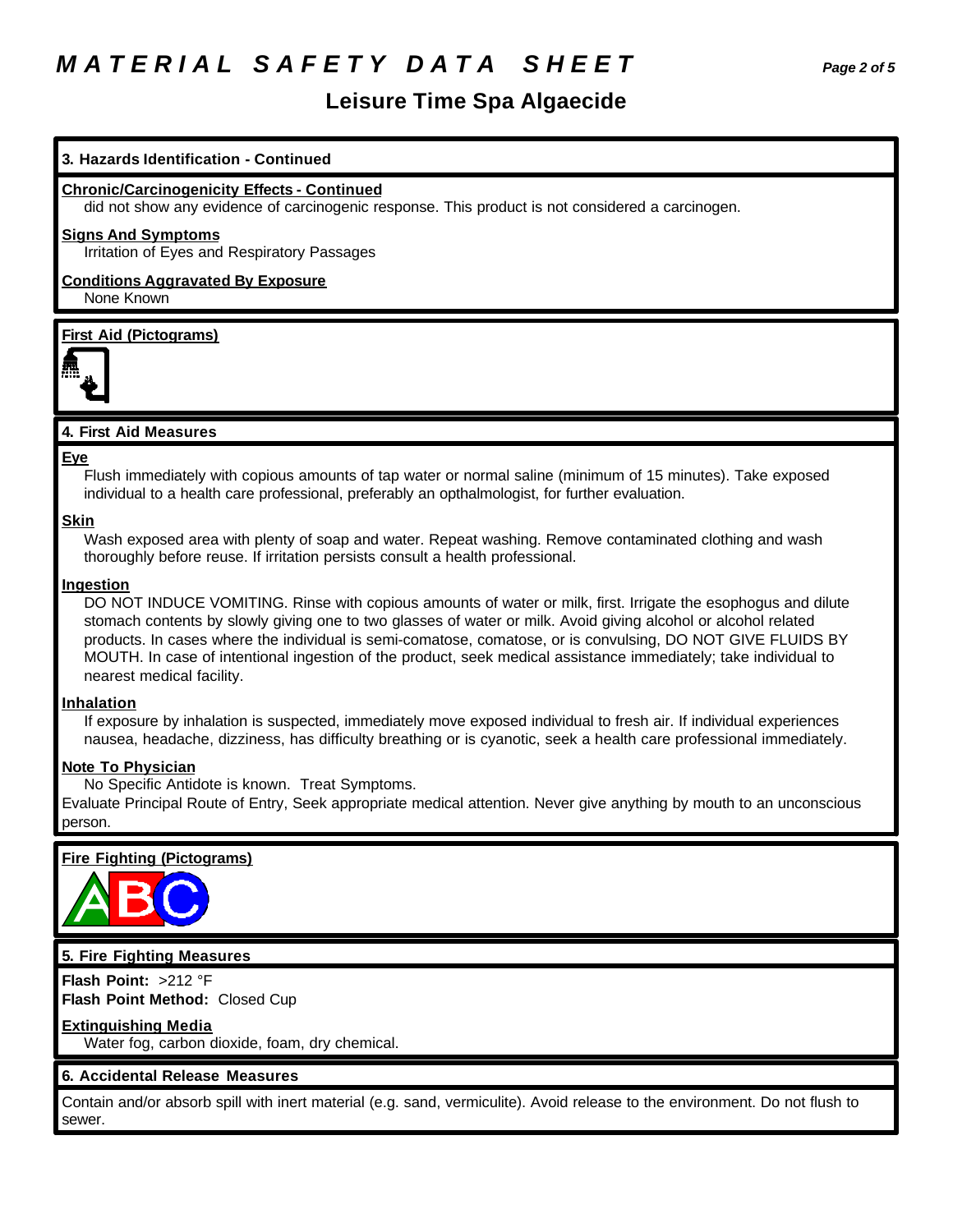## **Leisure Time Spa Algaecide**

# **Handling & Storage (Pictograms) 7. Handling And Storage Handling Precautions** Avoid contact with eyes. Wash thoroughly after handling. Wash hands before eating, drinking, or smoking. **Storage Precautions** Store in a cool dry place. Keep out of reach of children. **Work/Hygienic Practices** Use safe chemical handling procedures suitable for the hazards presented by this material. Do not contaminate Water Food or Feed by storage or cleaning equipment. **Protective Clothing (Pictograms) 8. Exposure Controls/Personal Protection Engineering Controls** Local exhaust acceptable. Special exhaust not required **Eye/Face Protection** Safety glasses with side shields or goggles recommended. **Skin Protection** Chemical-resistant gloves. **Respiratory Protection** General room ventilation is normally adequate. **9. Physical And Chemical Properties Appearance** Clear, blue liquid **Odor** Mild **Chemical Type:** Mixture **Physical State:** Liquid **Melting Point:** 32 °F <0 °C **Boiling Point:** 212 °F >100 °C **Specific Gravity:** 1.01 g/cm3 **Percent Volitales:** Not established **Vapor Pressure:** Not established **pH Factor:** 6-6.5 **Solubility:** Easily soluble in cold/hot water **Evaporation Rate:** Not established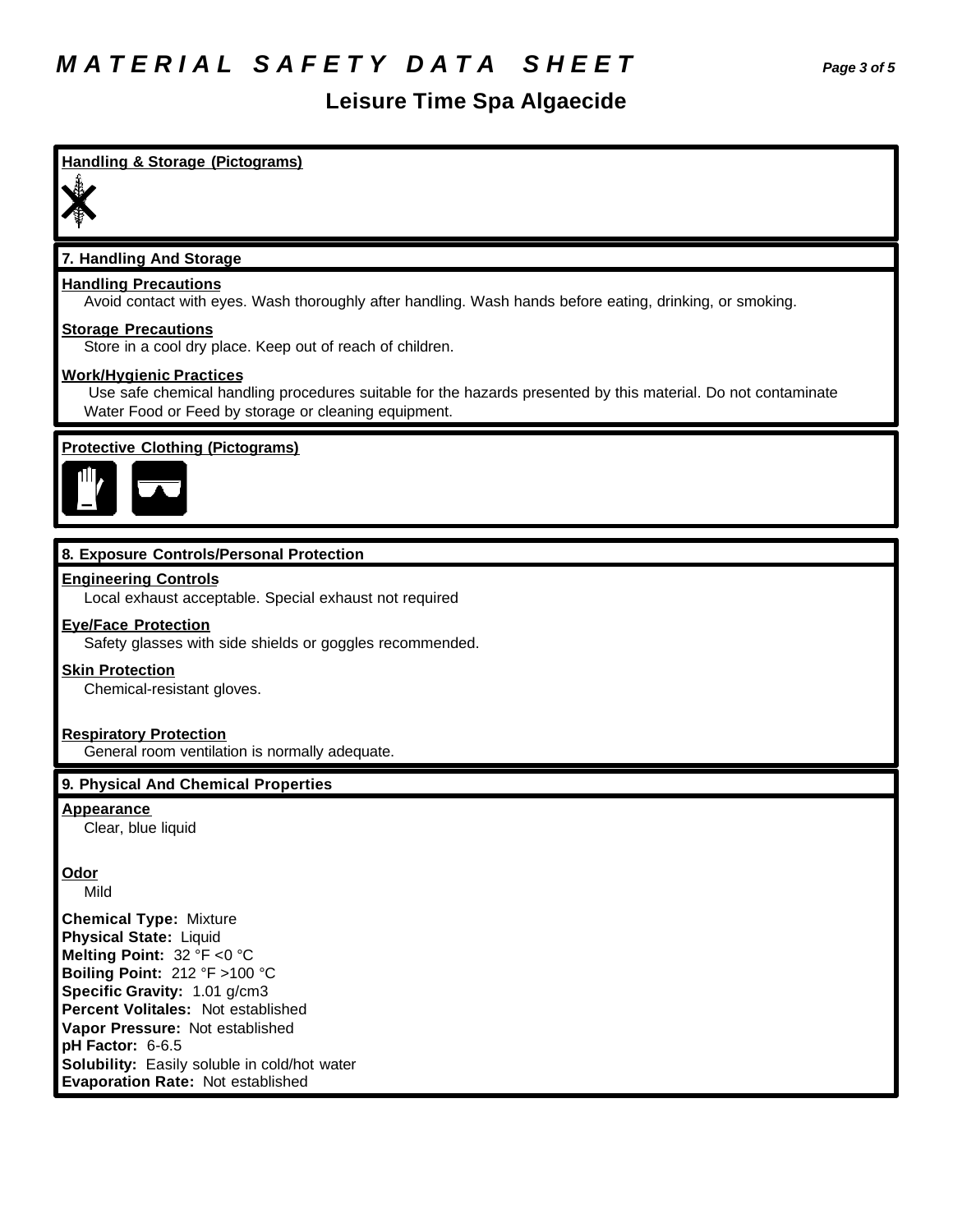# *M A T E R I A L S A F E T Y D A T A S H E E T Page 4 of 5*

# **Leisure Time Spa Algaecide**

| 10. Stability And Reactivity                                                                                                                                                                                                                                                                                                                                                                                                                                                                                       |
|--------------------------------------------------------------------------------------------------------------------------------------------------------------------------------------------------------------------------------------------------------------------------------------------------------------------------------------------------------------------------------------------------------------------------------------------------------------------------------------------------------------------|
| Stability: Stable under normal conditions of use and storage                                                                                                                                                                                                                                                                                                                                                                                                                                                       |
| <b>Incompatible Materials</b><br><b>Anionic Polymers</b>                                                                                                                                                                                                                                                                                                                                                                                                                                                           |
| <b>Hazardous Decomposition Products</b>                                                                                                                                                                                                                                                                                                                                                                                                                                                                            |
| Carbon monoxide may be formed upon burning.                                                                                                                                                                                                                                                                                                                                                                                                                                                                        |
| 11. Toxicological Information<br>No Data Available                                                                                                                                                                                                                                                                                                                                                                                                                                                                 |
|                                                                                                                                                                                                                                                                                                                                                                                                                                                                                                                    |
| 12. Ecological Information<br>No Data Available                                                                                                                                                                                                                                                                                                                                                                                                                                                                    |
|                                                                                                                                                                                                                                                                                                                                                                                                                                                                                                                    |
| 13. Disposal Considerations                                                                                                                                                                                                                                                                                                                                                                                                                                                                                        |
| Refer to applicable local, state and federal regulations as well as industry standards.                                                                                                                                                                                                                                                                                                                                                                                                                            |
| 14. Transport Information                                                                                                                                                                                                                                                                                                                                                                                                                                                                                          |
| <b>Proper Shipping Name</b><br>Environmentally Hazardous Substance, Liquid, n.o.s.,<br>(Poly[oxyethylene(dimethyliminio)ethylene(dimethyliminio)ethylene dichloride]), Marine Pollutant                                                                                                                                                                                                                                                                                                                            |
| <b>Hazard Class</b><br>9, PGIII                                                                                                                                                                                                                                                                                                                                                                                                                                                                                    |
| <b>DOT Identification Number</b><br><b>UN3082</b>                                                                                                                                                                                                                                                                                                                                                                                                                                                                  |
| <b>Additional Shipping Paper Description</b><br>North American Emergency Response Guide No. 171<br>Not regulated by DOT for ground or air shipments [see exception for marine pollutants 49CFR171.4(c)].                                                                                                                                                                                                                                                                                                           |
| 15. Regulatory Information                                                                                                                                                                                                                                                                                                                                                                                                                                                                                         |
| <b>State Regulations</b><br>California Proposition 65: This product had been reviewed for Prop 65 components and the following applies:<br>Warning: This product may contain substance(s) which are known to the State of California to cause cancer or<br>reproductive harm. (Contents may contain trace levels of (<10 ppm) of Dichloroethyl ether, 1,4-Dioxane and (<20<br>ppb) N-nitrosodimethylamine). Trace contaminants from Poly[oxyethylene(diamethlyimino)ethylene(diethylimino)<br>ethylene dichloride) |
| <b>NFPA</b><br><b>HMIS</b>                                                                                                                                                                                                                                                                                                                                                                                                                                                                                         |
| <b>HEALTH</b><br>1<br><b>FLAMMABILITY</b><br>$\mathbf{1}$<br>$\mathbf{1}$<br><b>REACTIVITY</b><br>1<br>B<br><b>PERSONAL</b><br><b>PROTECTION</b>                                                                                                                                                                                                                                                                                                                                                                   |
| 16. Other Information                                                                                                                                                                                                                                                                                                                                                                                                                                                                                              |
| <b>Revision/Preparer Information</b><br><b>MSDS Preparer: JHW</b><br>This MSDS Superceeds A Previous MSDS Dated: 03/08/2002                                                                                                                                                                                                                                                                                                                                                                                        |
| <b>Reference Documentation</b>                                                                                                                                                                                                                                                                                                                                                                                                                                                                                     |